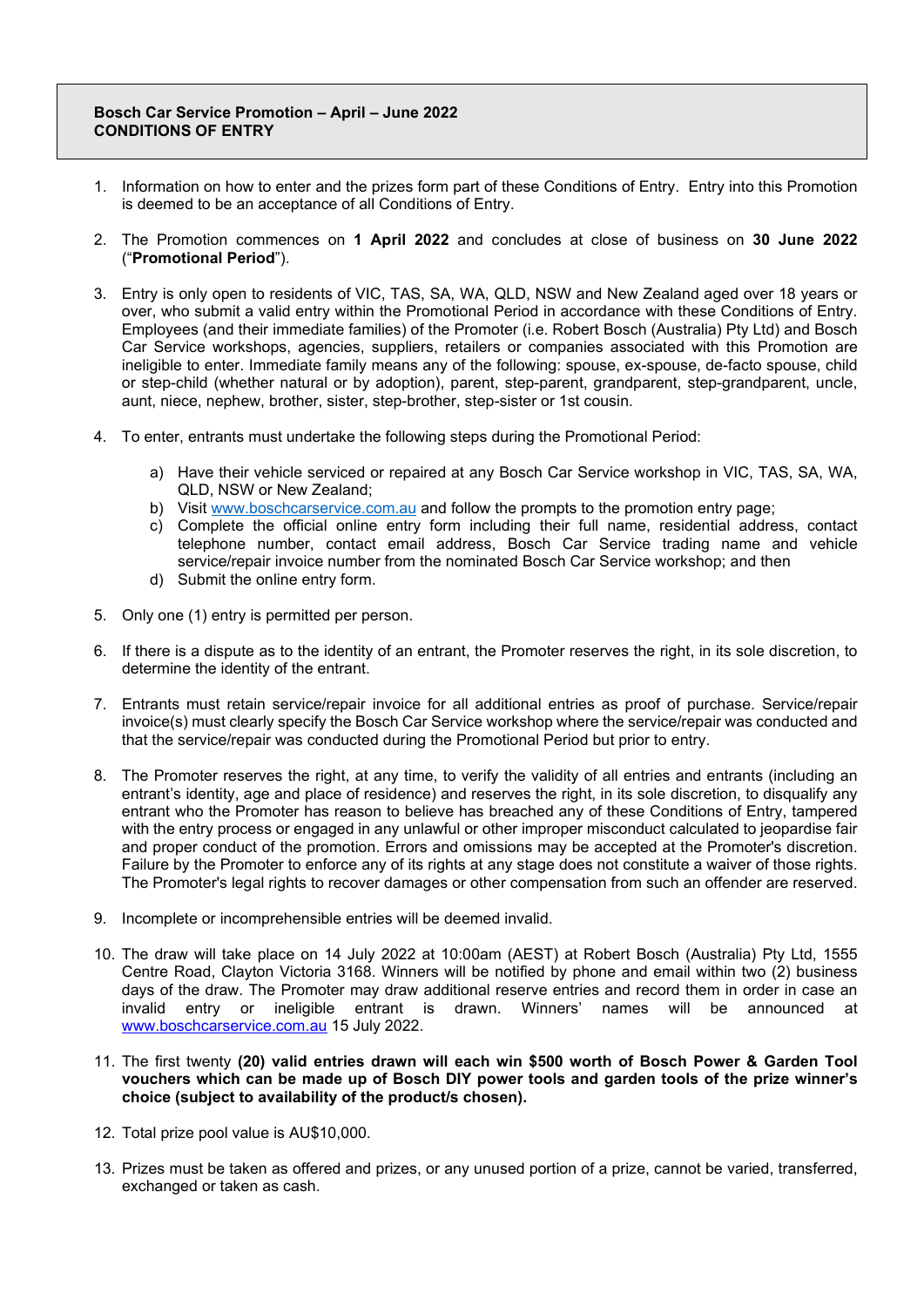- 14. Any ancillary costs associated with redeeming a voucher is not included. Any unused balance of vouchers will not be awarded as cash. Redemption of the voucher is subject to any terms and conditions of the issuer including those specified on the voucher itself.
- 15. Subject to the unclaimed prize draw clause, if for any reason a winner does not take a prize by the time stipulated by the Promoter, then the prize will be forfeited.
- 16. If any prize is unavailable, the Promoter, in its discretion, reserves the right to substitute the prize with a prize to the equal value and/or specification, subject to any written directions from a regulatory authority.
- 17. In the case that a prize is unclaimed after a three (3) month period, a redraw will take place on 14 October 2022 at 10:00am (AEDT) at Robert Bosch (Australia) Pty Ltd, 1555 Centre Road, Clayton Victoria 3168, subject to any directions from a regulatory authority. Winners (if any) will be notified by phone and email within two (2) business days of the draw. Winners' names will be published at [www.boschcarservice.com.au](http://www.boschcarservice.com.au/) 17 October 2022.
- 18. The Promoter's decision in relation to any aspect of the Promotion is final and binding on every person who enters and no correspondence will be entered into.
- 19. The Promoter and its officers, employees, related bodies corporate and agents will not be responsible for any incorrect, inaccurate or incomplete information received or not received in the course of or in connection with this Promotion if the deficiency is occasioned by any cause outside the Promoter's reasonable control including but not limited to technical malfunctions or failures.
- 20. If this promotion is interfered with in any way or is not capable of being conducted as reasonably anticipated due to any reason beyond the reasonable control of the Promoter, including but not limited to technical difficulties, pandemic, unauthorised intervention or fraud, the Promoter reserves the right, in its sole discretion, to the fullest extent permitted by law: (a) to disqualify any entrant; or (b) subject to any written directions from a regulatory authority, to modify, suspend, terminate or cancel the promotion, as appropriate.
- 21. Entrants consent to the Promoter using their name, likeness, image and/or voice in the event they are a winner (including photograph, film and/or recording of the same) in any media for an unlimited period without remuneration for the purpose of promoting this promotion (including any outcome), and promoting any products manufactured, distributed and/or supplied by the Promoter.
- 22. Any cost associated with accessing the promotional website is the entrant's responsibility and is dependent on the Internet service provider used.
- 23. Nothing in these Conditions of Entry limits, excludes or modifies or purports to limit, exclude or modify the statutory consumer guarantees as provided under the Competition and Consumer Act, as well as any other implied warranties under the ASIC Act or similar consumer protection laws in the States and Territories of Australia or any statutory consumer guarantees as provided under consumer protection laws in New Zealand ("**Non-Excludable Guarantees**"). Except for any liability that cannot by law be excluded, including the Non-Excludable Guarantees, the Promoter (including its respective officers, employees and agents) excludes all liability (including negligence), for any personal injury; or any loss or damage (including loss of opportunity); whether direct, indirect, special or consequential, arising in any way out of the promotion.
- 24. Except for any liability that cannot by law be excluded, including the Non-Excludable Guarantees, the Promoter (including its respective officers, employees and agents) is not responsible for and excludes all liability (including negligence), for any personal injury; or any loss or damage (including loss of opportunity); whether direct, indirect, special or consequential, arising in any way out of: (a) any technical difficulties or equipment malfunction (whether or not under the Promoter's control); (b) any theft, unauthorised access or third party interference; (c) any entry or prize claim that is late, lost, altered, damaged or misdirected (whether or not after their receipt by the Promoter) due to any reason beyond the reasonable control of the Promoter; (d) any variation in prize value to that stated in these Conditions of Entry; (e) any tax liability incurred by a winner or entrant; or (f) use of a prize.
- 25. Our [comprehensive Privacy Policy](http://www.bosch.com.au/privacy) can be accessed on our website https://www.bosch.com.au/privacypolicy/ or obtained from our privacy officer via e-mail to [privacy@au.bosch.com.](mailto:privacy@au.bosch.com) Bosch is bound by the Australian Privacy Principles in the Australian Privacy Act 1988 and the Information Privacy Principles described in the New Zealand Privacy Act 1993. We collect personal information about entrants to enable entrants to participate in this promotion. If personal information is not provided, the participant may not participate in this promotion or be contacted if they are a winning entrant. Such personal information may be